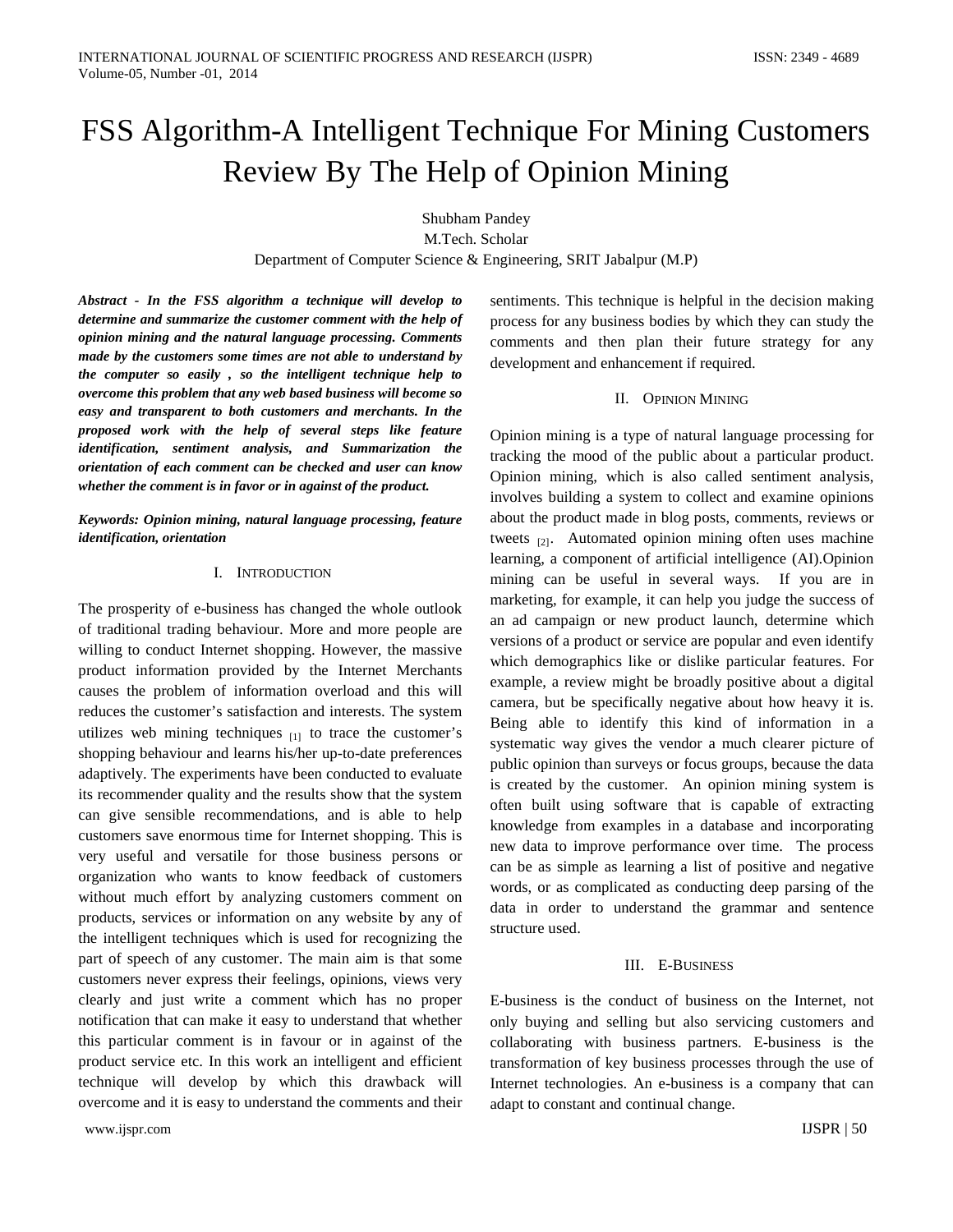E-business covers online transactions, but also extends to all Internets based interactions with business partners, suppliers and customers such as: selling direct to consumers, manufacturers and suppliers; monitoring and exchanging information; auctioning surplus inventory; and collaborative product design. These online interactions are aimed at improving or transforming business processes and efficiency.



FIG1. E-BUSINESS

#### IV. STEPS OF MINING THE SENTIMENT ANALYSIS

1. In e-business more and more customers can freely comment on different kind of entities like sellers, product, and services. In the framework any customer can comments on any product and express his sentiment about the product. 2. Grammar recognizing involves:-

**(A) Part of speech tagging**- Parsing of each comment is done and comment is splitted into word and part of speech tag for each word.

**(B) Extracting frequent aspects of products**- With the help of association mining (apriori mining) [6] searching of frequent aspects is done which is recently and regularly discussed by customers.

**(C) Extracting infrequent aspects of products-** Extra and different features which are not common are discussed in this step.

**(D) Mining and identifying opinion words-** After extraction modifiers are needed, in this adjectives and negative words (never, no, not etc) are used for the identification of opinions  $_{\{4\}}$ .

3. Each sentence has two prospective it can be good or bad.

4. Opinion can be identified by the help of noun, adjective attached with the sentence.

5. Finally the implicit aspects opinions which are not identified yet are extracted with the help of the newly created intelligent techniques for the opinion mining of customers.

In the proposed work implementation the intelligent approach is used for mining the sentiment of the customers about the product. After the evaluation there are some results which come out. On the basis of this the sentiment or opinion of the customer can be analyzed so easily. Here there are three diagrams which shows the comments and its polarity, rating of product according to comments and the result by the help of the graph, all the result are described below:-

| $(3 \text{ lat} \cdot \square)$ | ■ 2 ☆ Direct ☆ Persontes ④ △ △ E · ■ 約 数 3             |                |                                                 |                         |               |                |        |
|---------------------------------|--------------------------------------------------------|----------------|-------------------------------------------------|-------------------------|---------------|----------------|--------|
|                                 |                                                        |                |                                                 |                         |               |                | très M |
|                                 | Address @ http://localhost:1059/mining/Commentrep.aspx |                |                                                 |                         |               | $-20$          | ×      |
|                                 |                                                        | Comment Report |                                                 |                         |               |                |        |
|                                 | <b>Product Type</b>                                    | LAPTOP         |                                                 |                         |               |                |        |
|                                 | $M \wedge 4d$                                          | ACER           |                                                 |                         |               |                |        |
|                                 | Product                                                | ACER 003       |                                                 |                         |               |                |        |
|                                 |                                                        |                |                                                 |                         |               |                |        |
|                                 |                                                        |                |                                                 |                         |               |                |        |
|                                 |                                                        |                |                                                 |                         |               |                |        |
| <b>USERNAME</b>                 | <b>DATE</b>                                            |                | PRODUCTIYPE PRODUCTMODEL PRODUCT COMMENT STATUS |                         |               |                |        |
| shubham                         | Saturday.<br>November LAPTOP                           | <b>ACER</b>    | ACER 003 good                                   |                         | Favour        |                |        |
|                                 | 16, 2013                                               |                |                                                 |                         |               |                |        |
| shubham                         | Tuesday.<br>December LAPTOP<br>03.2013                 | ACER           | ACER 003                                        | very good<br>laptes     | Favour        |                |        |
| shubham.                        | Friday.<br>December LAPTOP<br>27.2013                  | ACER           | ACER 003 not good                               |                         | Not<br>Favour |                |        |
| shubham                         | Saturday.<br>November LAPTOP<br>16, 2013               | ACER           | ACER 003 not good                               |                         | Net<br>Favour |                |        |
| shubham                         | Friday.<br>December LAPTOP<br>27.2013                  | ACER           | ACER 003                                        | this product<br>is good | Favour        |                |        |
|                                 |                                                        |                |                                                 |                         |               | Local intranet |        |

FIG2. Analysis of polarity of the comments on the basis of negation words

|                   | I Untitled Page - Microsoft Internet Explorer                                           |                                                                       |                                                                                                                                                                                                                                                                                                                       | $ \sigma$             |                     |
|-------------------|-----------------------------------------------------------------------------------------|-----------------------------------------------------------------------|-----------------------------------------------------------------------------------------------------------------------------------------------------------------------------------------------------------------------------------------------------------------------------------------------------------------------|-----------------------|---------------------|
| File Edit<br>View | Tools<br>Heb<br>Favorites                                                               |                                                                       |                                                                                                                                                                                                                                                                                                                       |                       |                     |
| Back -<br>$\odot$ |                                                                                         | · NEO C Disect the Factories @ B B E · D D B B                        |                                                                                                                                                                                                                                                                                                                       |                       |                     |
|                   | Address & http://locahost:1059/mining/report.aspx                                       |                                                                       |                                                                                                                                                                                                                                                                                                                       | $\vee$ $\bigoplus$ Go | Links <sup>30</sup> |
| $-33$ $-1$<br>晶   | $\mathbb{N}$<br>1/1                                                                     | $\overline{\mathbf{L}}$<br>Main Report<br>茂                           | m<br>100% ₩<br><b>BusinessObjects</b>                                                                                                                                                                                                                                                                                 |                       |                     |
|                   | <b>HAOB</b><br>5.1<br>÷<br>Sum of RATING<br>2 <sub>1</sub><br>$2 +$<br>11<br>×<br>Longs | <b>RATING / PRODUCTNAME &amp; RATING</b><br>PRODUCTIONE & RAT NO KNOW | $\begin{array}{r} 0.001 \\ -0.014 \\ -0.0014 \\ -0.0014 \\ -0.0014 \\ -0.0014 \\ -0.0014 \\ -0.0014 \\ -0.0014 \\ -0.0014 \\ -0.0014 \\ -0.0014 \\ -0.0014 \\ -0.0014 \\ -0.0014 \\ -0.0014 \\ -0.0014 \\ -0.0014 \\ -0.0014 \\ -0.0014 \\ -0.0014 \\ -0.0014 \\ -0.0014 \\ -0.0014 \\ -0.0014 \\ -0.0014 \\ -0.0014$ |                       |                     |
|                   |                                                                                         |                                                                       |                                                                                                                                                                                                                                                                                                                       |                       |                     |
| <b>Done</b>       |                                                                                         |                                                                       | a kacamatan ing Kabupatèn Ka                                                                                                                                                                                                                                                                                          | Local Intranet        |                     |
| <b>Start</b>      | 50 mining (Running) - M                                                                 | Untilled Page - Micros<br><sup>D</sup> New Morosoft Office            |                                                                                                                                                                                                                                                                                                                       | 5000 000 00000        |                     |

FIG 3 Graph result according to the analysis of orientation polarity and the rating of the product.

The above graph shows that the popularity of the products increases as per the rating and the polarity of the products. The graph results show that there are three products and the product which has highest rating and large number of the positive orientation it has highest graph value. So from the above the above analytical result it is clear that the negation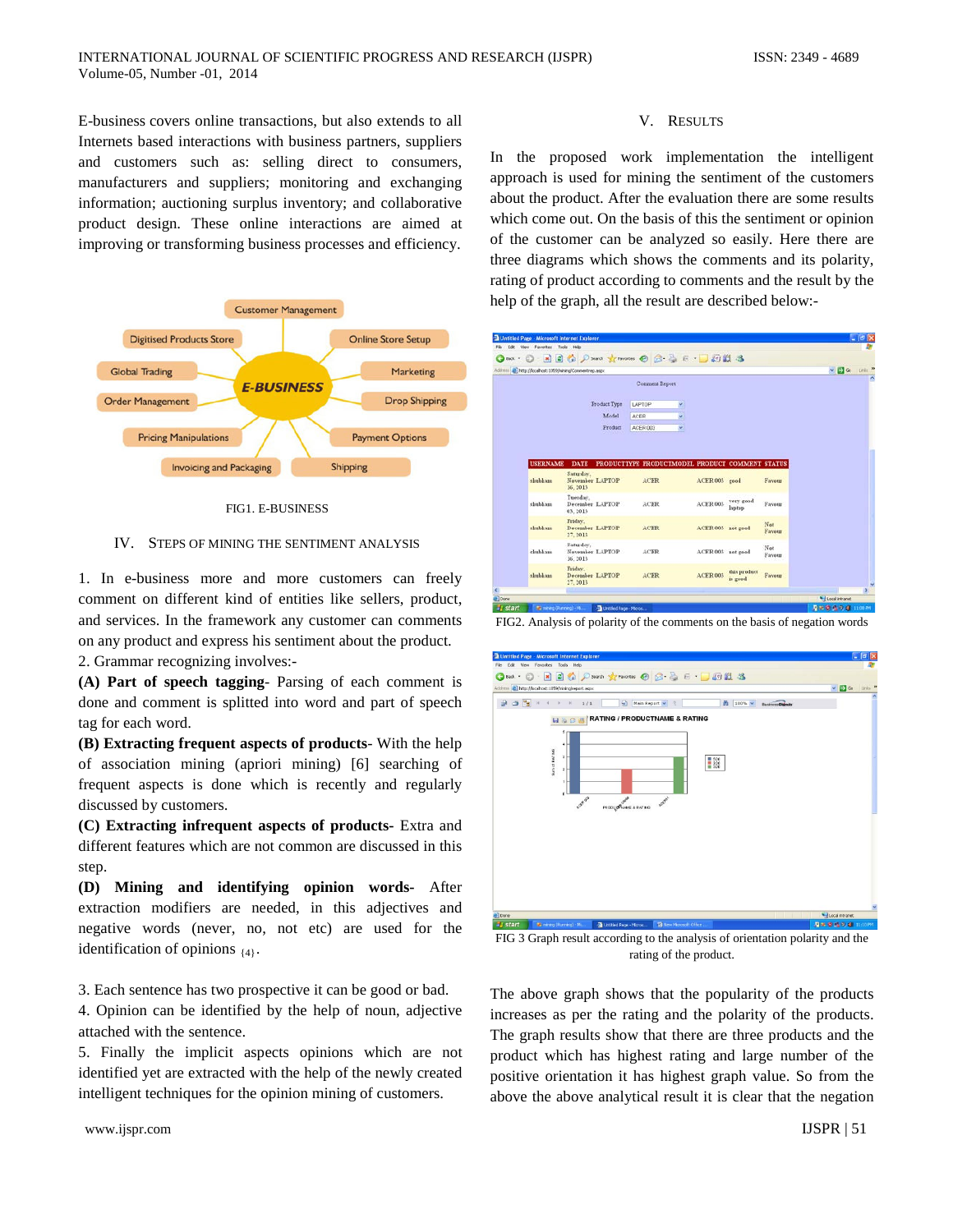words are vital for grammar checking and the orientation of the sentence plays the important role into the opinion mining according to the comments make by the customer for any product.

### VI. COMPARISION BETWEEN EXISTING & FSS ALGORITHM

In existing work the grammar recognition has been done for finding the frequent and infrequent aspects but the implicit aspects could not be found. In the existing work nearby adjective exists in the sentence are analyzed with the help of the association rules, because adjectives tells the pros and cons of any product, services or information. It tells only the positive opinions of the customers.

In FSS algorithm the enhancement in the existing work has been done by finding the implicit aspects. Grammar field is very vast and it is not possible to analyze each grammatical element so here we consider the negation word and according to which we conclude our result whether the comment is in favor or not. Implicit aspects are checked by considering the negation words as the orientation of the sentence. It will tell that the comment has positive, negative or neutral orientation.



Fig 4. Existing graph



VII. CONCLUSION

Opinions are a unique type of information which is different from facts. The methods for content classification based on ranking (like those used by search engines) are not effective or simply do not accurately depict reality, as one opinion is different from multiple opinions. The proposed work is the enhancement in the existing work. We consider the negation words for the orientation checking but grammar is too wide so there can be so many considerations can be made for the extraction of implicit aspects like adjectives, too rules, etc.

#### **REFERENCES**

- [1] Li Zhan, Liu Zhijing, , ' Web Mining Based On Multi-Agents ', COMPUTER SOCIETY,IEEE(2003).
- [2] Margaret H. Dunham and Sridhar, Data Mining, Introduction and Advanced Topics, (Prenticce Hall Publication), ISBN 81- 7758-785-4, chap nos.1,7, pp.3,4,195-218.
- [3] Yan Li , Xin-Zhong Chen , Bing-Ru Yang, 'Research On Web Mining-Based Intelligent Search Engine', proceedings of first international conference on machine learning and cybernetics,Biejing, IEEE(2002).
- [4] WangBin, LiuZhijing, 'Web Mining Research' , International Conference On Computational Intelligence and Multimedia Applications, IEEE (2003).
- [5] Hiroyuki Kawano, 'Web Archiving Strategies by using Web Mining Techniques', IEEE (2003).
- [6] Sung Ho Ha, Sung Min Bae, Sang Chan Park, 'Web Mining For Distance Education', ICMIT, IEEE (2000).